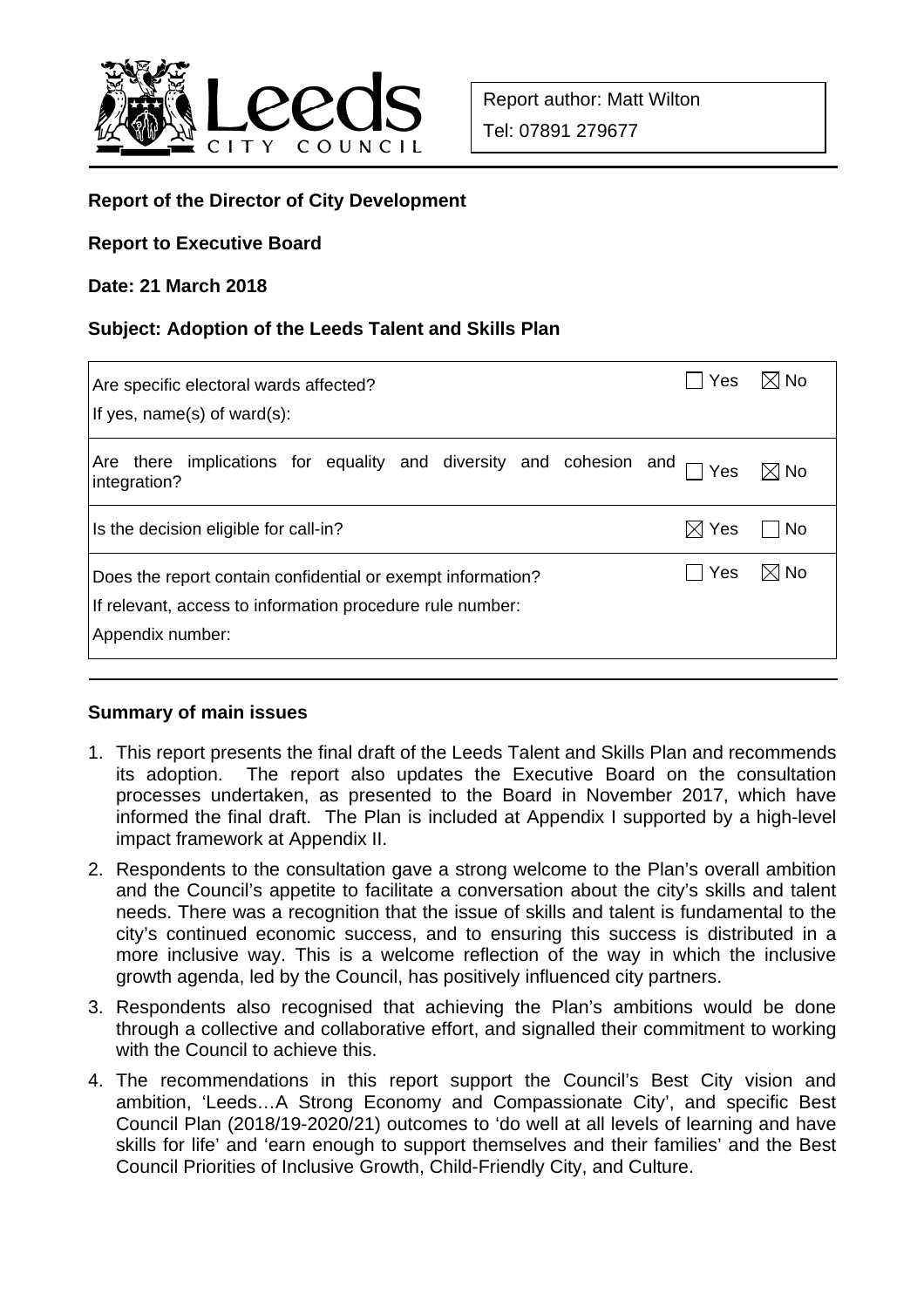5. The recommendations also support and are closely aligned to the draft Leeds Inclusive Growth Strategy, particularly the emerging priorities of the IGS relating to 'people' and 'productivity', and the Leeds Health and Well-being Strategy, particularly the priorities relating to a more representative workforce through improved health and work.

## **Recommendations**

- 6. Executive Board is asked to:
	- a) Approve the adoption of the Leeds Talent and Skills Plan
	- b) Approve the proposed outcome framework to monitor impact and support the ongoing review of the Plan
	- c) Note that the Chief Officer Employment and Skills is the officer responsible for the implementation of this decision.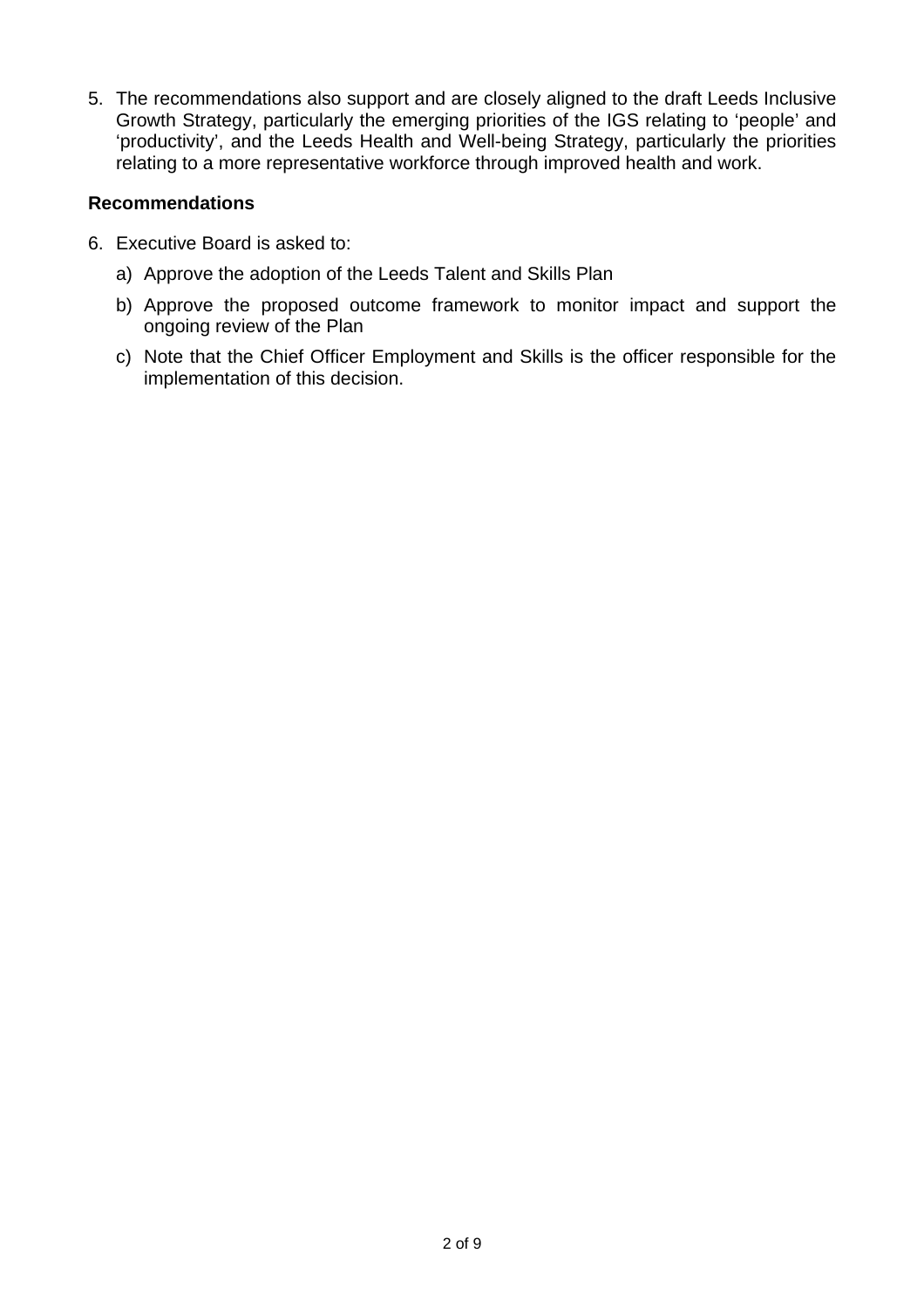# **1. Purpose of this report**

1.1 This report presents the final draft of the Leeds Talent and Skills Plan and recommends its adoption. The report also updates the Executive Board on the consultation processes undertaken, as presented to the Board in November 2017, which have informed the final draft. The Plan is included at Appendix I supported by a high-level impact framework at Appendix II.

# **2. Background information**

- 2.1 The Leeds Talent and Skills Plan, covering the period 2018-2023, sits alongside the draft Leeds Inclusive Growth Strategy, and reflects the critical importance of skills to economic growth. It provides a framework for improving the supply of skills that our residents need to play a full and more productive part in the labour market (whether through direct employment or self-employment), and that our businesses need to thrive, helping to create a more inclusive economy in a compassionate city. It sets out a series of actions for growth in the form of six city challenges, as well as putting forward interventions in support of specific sectors.
- 2.2 In November 2017 Executive Board approved the publication of a consultation draft of the Talent and Skills Plan. The draft of the Plan was developed through informal discussions with a wide range of stakeholders including the business community (and business representative organisations such as the Leeds Chamber of Commerce and the Federation of Small Businesses), education and skills providers including the universities and the further education colleges, and third sector partners.
- 2.3 Executive Board approved a consultation period from 21<sup>st</sup> September until November 2nd 2017.

# **3. Main issues**

- 3.1 The draft Talent and Skills Plan was developed through informal discussion with stakeholders, as well as through a process of research and analysis of economic and employment data. The informal discussions were intended to ensure, as far as practicable, that the Plan was reflective of the skills issues in the city, to the needs of employers, and the potential for skills providers to deliver provision in response.
- 3.2 While the approved period for consultation was from  $21^{st}$  September to  $2^{nd}$ November 2017, a flexible approach has been taken to receiving comments. In essence, all responses to the consultation draft have been accepted and considered up to and including 31st January 2018.

### **3.3 Consultees - partners and representative bodies**

- 3.3.1 Following e-mail distribution to stakeholders representations/comments on the draft Plan were received from:
	- Leeds Chamber of Commerce (in addition to receiving a presentation on the Plan to the Chamber Leadership Group);
	- Federation of Small Businesses;
	- Leeds Digital Board: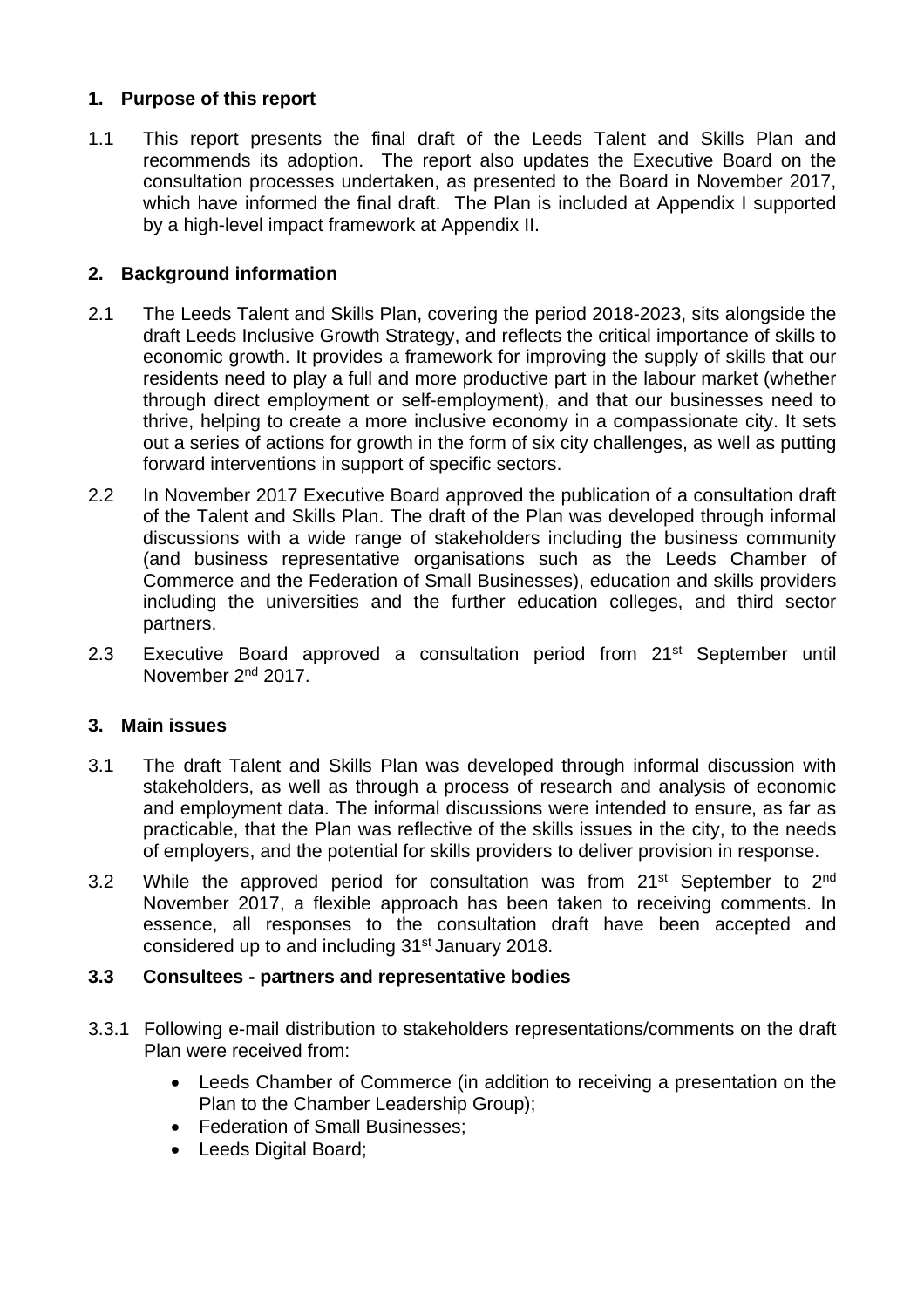- University of Leeds, Leeds Arts University, Leeds Trinity University, Leeds Beckett University (through a round-table discussion chaired by the Executive Member for Employment, Skills and Opportunity);
- The Leeds Principals Group (including Leeds City College and Leeds College of Building);
- Game Republic (representative body for games developers operating across Yorkshire and the Humber);
- Leeds Inclusive Growth Built Environment Forum (supported by CHY).
- 3.3.2 In addition, given the importance of aligning the Plan with existing and planned activity at the city region level, comments were sought and received from the West Yorkshire Combined Authority and the Leeds City Region Local Enterprise Partnership, as well as Employment and Skills Officers across the Leeds City Region.

# **3.4 Communities**

- 3.4.1 Executive Board endorsed from the outset that the Plan is primarily a stakeholder facing document, as set out in Section 2. However as a key element in the Council's approach to inclusive growth it is critical that communities are given the opportunity to shape and inform our ambitions, as they will be the ultimate beneficiaries.
- 3.4.2 An entirely new document based on the Plan was developed for a community audience, and has been shared through various social media channels, as well as being printed and made available in the Council's Community Hubs. The intention is that this document will continue to inform dialogue around talent and skills for Community Committees and Priority Neighbourhoods.
- 3.4.3 Members have had the opportunity to feedback community perspectives through a variety of fora, including Community Committees and the three locality focused Employment, Skills and Welfare Boards, as well as on an individual basis.

### **3.5 Scrutiny Board Inclusive Growth, Culture and Sport**

- 3.5.1 The draft Plan was presented at Scrutiny Board Inclusive Growth, Culture and Sport in December 2017. Members welcomed the plan, and in a broad ranging discussion which reflected on the work of the Employment and Skills service in engaging with over 4,500 young people in 2017/18 to promote apprenticeships, and the continued success of the Leeds Apprenticeship Recruitment Fair, identified the issue of Information, Advice and Guidance for young people, set out under Call 1: putting children at the heart of the talent and skills plan as being of particular interest.
- 3.5.2 Further scrutiny on this specific matter has been undertaken and will inform the development of a Young Person's IAG Charter which will be considered by Executive Board in April. This development, in response to the Plan's first call to action around children at the heart of the Plan, demonstrates how the Plan is already stimulating tangible actions and results.
- 3.5.3 Additional opportunities for elected member briefings and discussion of the plan content were created through a Member Development session, a presentation to the More Jobs, Better Jobs Member Steering Group and the meeting of the Community Committee Champions for Employment, Skills and Welfare.

### **3.6 Other parties**

3.6.1 The revised draft has also been informed and improved by comments from the Council's Policy Network, and the Health Partnerships and Financial Inclusion teams.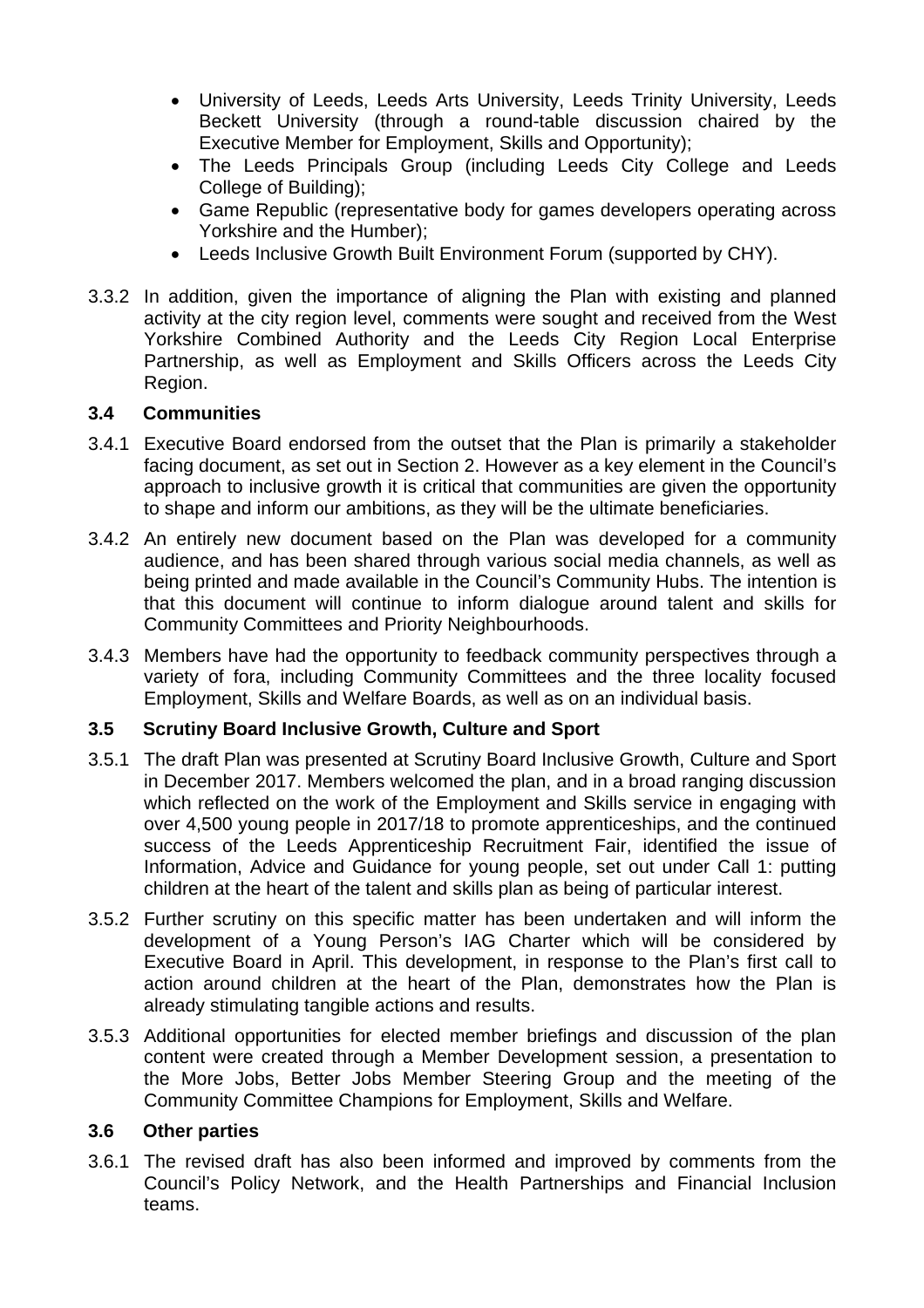# **3.7 Summary of the responses**

- 3.7.1 Respondents gave a strong welcome to the Plan's overall ambition and the Council's appetite to facilitate a conversation about the city's skills and talent needs. There was a recognition that the issue of skills and talent is fundamental to the city's continued economic success, and to ensuring this success is distributed in a more inclusive way. This is a welcome reflection of the way in which the inclusive growth agenda, led by the Council, has positively influenced city partners.
- 3.7.2 The strong alignment between the Plan and the wider skills and talent issues that face the Leeds City Region was also welcomed by stakeholders. This not only reflects the importance of Leeds to the wider economy, but also the strong collaborative relationships between local authorities, and between the Council and the West Yorkshire Combined Authority, to understand those challenges and drive change.
- 3.7.3 There was also positive feedback on the three principles that underpin the Plan.
- 3.7.4 The Plan sets out a number of significant issues which need to be addressed to achieve the city's ambition to address skills gaps and shortages and enable our residents to achieve their full economic potential. These issues are framed as our city challenges to action, as achieving them will only happen through all stakeholders working together. Additionally, some of them can only be achieved through the support of Government in progressing the devolution of powers, freedoms and flexibilities. In some cases this will require a collective voice greater than just Leeds, working through partners such as the Northern Powerhouse or the Core Cities.
- 3.7.5 The first three calls were reflective of the same 'big ideas' set out in the draft Inclusive Growth Strategy and broadly continue to be so. Reassuringly, feedback on the calls identified, and a shared commitment to their delivery, was overall very positive.

### **3.8 Proposed amendments in response to feedback**

### **Challenge 1: Putting children at the heart of the Talent and Skills Plan**

- 3.8.1 All respondents recognised this as a priority. In response to the emerging Children and Young People's Plan 'triple A' obsession around progress on attainment for children from deprived backgrounds, the plan now makes a more explicit recognition of the importance the Council attaches to this issue.
- 3.8.2 As noted at 3.5.1, a commitment has been made to bring forward a Young Person's IAG Charter to reflect the need for young people to recognise and pursue their entitlement to appropriate Careers Education, Information, Advice and Guidance. This has been reflected in the plan.

### **Challenge 2: Employers and people at the centre of the education and skills system**

- 3.8.3 Feedback from partners and others has resulted in a refinement to this call, with the issue of supporting the current workforce to upskill and be resilient to economic change moved to Call Three. This recognises that these issues are key to improving productivity.
- 3.8.4 The fundamental principle of a skills system that is more reflective of the needs of residents and our local economy, and the value of co-design and feedback to achieve this, remains entirely valid.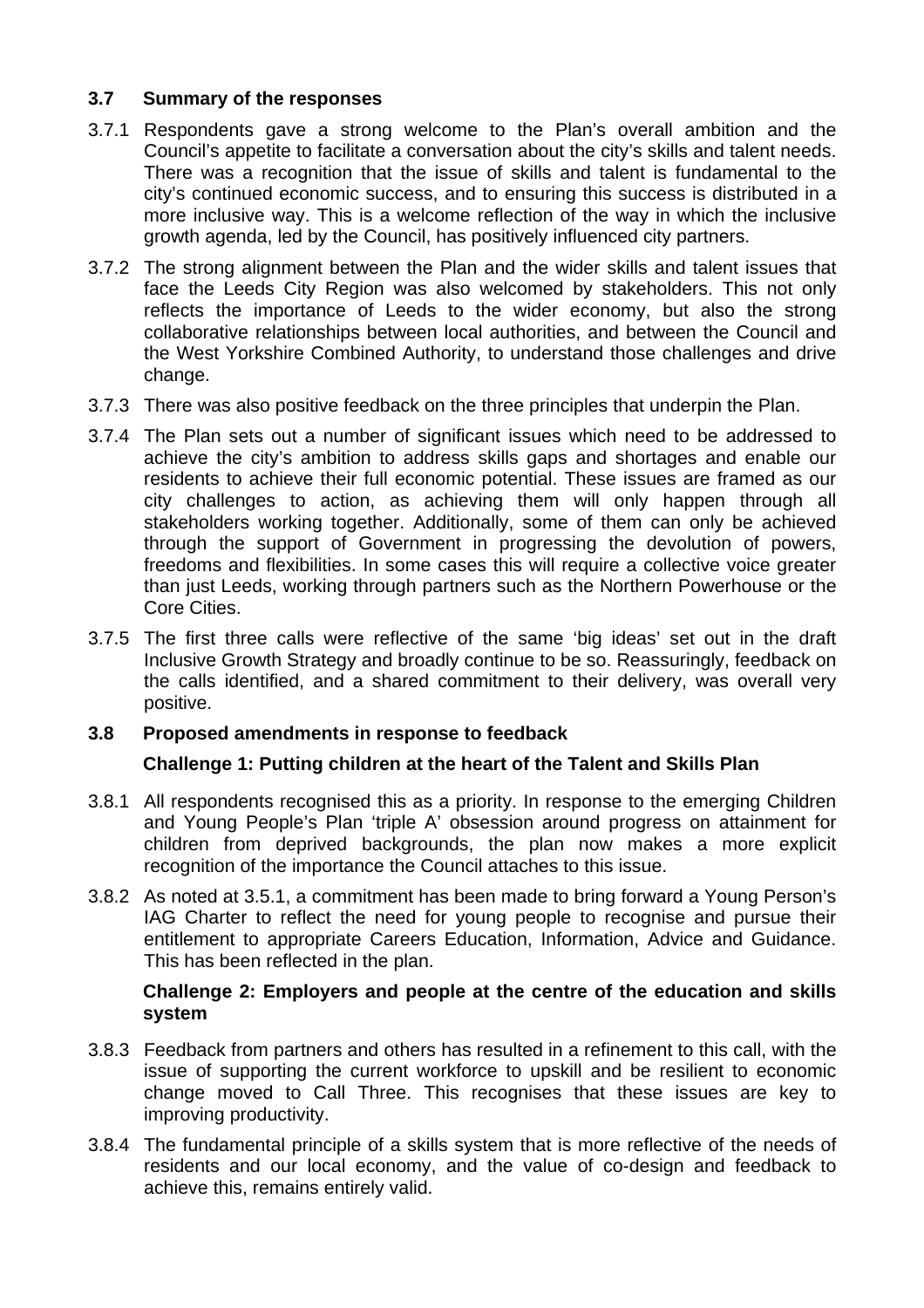## **Challenge 3: Better jobs – tackling low pay and boosting productivity**

3.8.5 As noted above, elements of Call 2 relating to productivity through upskilling have been incorporated into this call. The potential value of an increased focus on adult learner loans as a valuable opportunity for individuals to fund skills training has been reflected.

**Challenge4: Increasing labour market activity and productivity through a more representative workforce** 

3.8.6 No changes have been made.

#### **Challenge 5: Attracting and retaining talent in the city and widening participation in education and training**

3.8.7 Feedback from the business community suggested that an important part of the offer we can make to graduates and professionals is the quality and mix of our housing, particularly affordable housing, in appropriate locations, with a mix of appropriate tenures. This has been incorporated into the call, noting that the city can point to a strong commitment to this ambition, as well as tangible action in the shape of housing development programmes.

#### **Challenge 6: Improving connections between employment opportunities and residents**

3.8.8 No changes have been made.

#### **Sector interventions**

- 3.8.9 The second part of the plan focused on potential interventions relating to specific sectors within the economy. These were not interventions that the Council is proposing to deliver, or fund, but which have been developed through consultation with industry and which should help education and skills providers better understand the city's needs, and bring forward solutions in response. Broadly, both employers and providers understood the rationale for this approach and recognised the part they need to play in effecting change.
- 3.8.10 Respondents were generally supportive of the proposed interventions and sought to understand how they could play a role in their delivery. There was a recognition that there needed to be an ongoing commitment by all partners to review the changing needs of the city, and the interventions, and challenge whether they continued to be valid and meeting the city's needs.
- 3.8.11 Although not related to a specific intervention, a greater emphasis on creativity and culture has been incorporated into the plan, reflecting two important themes raised in feedback. First, the creative and cultural sector is a vibrant, diverse, and important part of the city's economy and social fabric. It creates employment opportunities for many residents, some through self-employment / freelance careers, or through working for employers. It particularly contributes to our thriving start-up and micro-enterprise story. On these points it therefore merited greater emphasis. Second, employers and education providers both emphasised the importance of creative skills – such as problem solving and communication – within the economy and their applicability to many different sectors. These points have been reflected in the plan.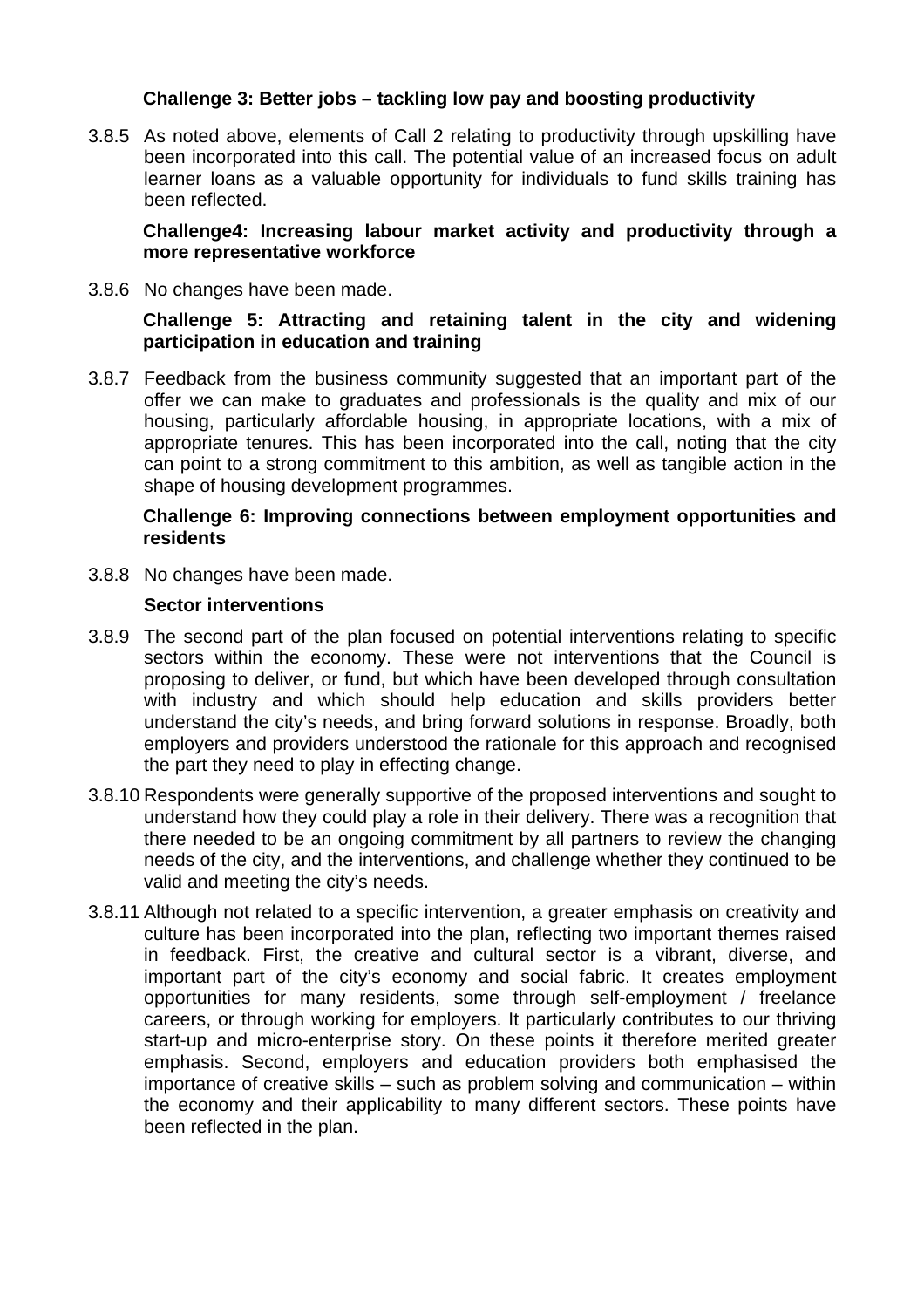# **3.9 Implementation and impact**

- 3.9.1 The Leeds Talent and Skills Plan aims to effect change through convening and stimulating activity, with limited direct delivery falling to the Council. While a number of interventions are proposed, in some cases continuing existing activity, not all of these will have a direct operational impact. Because of this, the Plan does not include detailed outputs from delivery.
- 3.9.2 However, it is important to demonstrate how the plan will have an impact on the city and in particular on communities, should the ambitions of the plan be achieved.
- 3.9.3 Drawing on a range of existing indicators including those featured in the Best Council Plan, particularly relating to the outcomes 'to do well at all levels of learning and have skills for life' and 'earn enough to support themselves and their families' and priorities including Inclusive Growth and Child-Friendly City, specifically 'helping ready students for the world of work' and 'supporting businesses', and those featured in the More Jobs, Better Jobs Breakthrough Project, a suite of impact indicators has been drawn up for the Board to consider. This is at Appendix II.
- 3.9.4 Subject to approval by Executive Board, these will then be monitored by the Employment and Skills service and reviewed by the Sustainable Economy and Culture Partnership Board.

### **4. Corporate considerations**

### **4.1 Consultation and engagement**

4.1.1 A substantial programme of consultation and engagement has been undertaken since the publication of the draft Plan in November 2017. Details have been included in the main issues section of this report.

### **4.2 Equality and diversity / cohesion and integration**

- 4.2.1 The Council aims to improve the lives of all its citizens and foster good relations between different groups in the community. The Plan encourages inclusive employment and skills growth, aiming to ensure that the benefits of a prosperous economy are open to all Leeds citizens, and builds on the way in which equality and diversity underpin our inclusive growth agenda.
- 4.2.2 A number of proposals set out within the Plan directly address challenges faced by groups with equality and diversity protected characteristics in accessing and sustaining employment and skills opportunities in the city, demonstrating the Council's commitment to truly inclusive growth for all residents of our communities.
- 4.2.3 By addressing barriers to employment and productivity, we anticipate that challenges around cohesion and integration, which are often fostered by inequalities relating to employment and opportunity in general, will be mitigated.
- 4.2.4 An Equality, Diversity, Cohesion and Integration screening has been undertaken to ensure that the ambitions of the Plan are reflective of the Council's equality and diversity principles. As the Plan does not involve specific policy changes there are no further and specific screening requirements.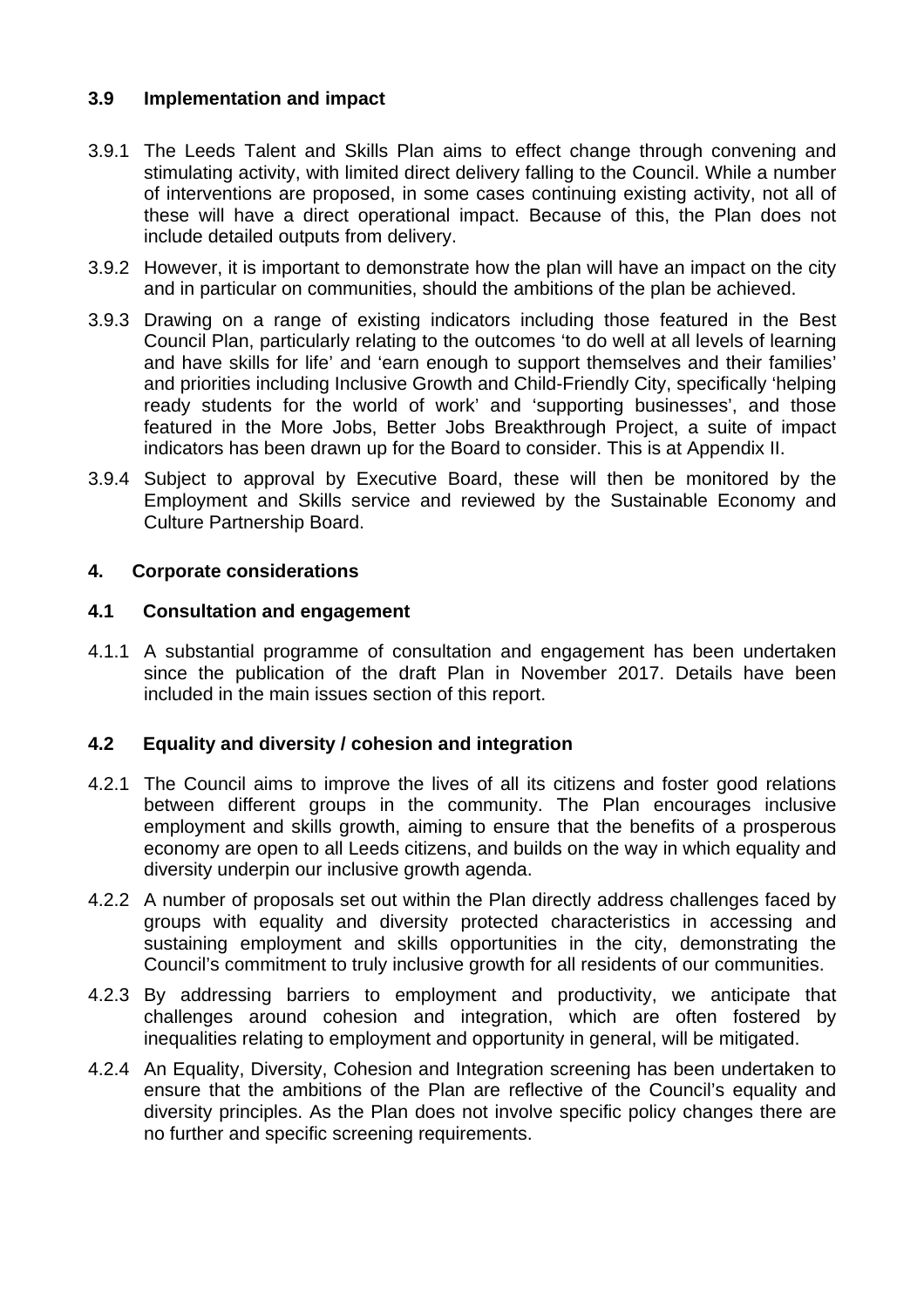# **4.3 Council policies and best council plan**

- 4.3.1 The recommendations in this report support the Council's Best City vision and ambition, 'Leeds…A Strong Economy and Compassionate City', and specific Best Council Plan (2018/19-2020/21) Outcomes 'to do well at all levels of learning and have skills for life' and 'earn enough to support themselves and their families' and the Best Council Priorities of Inclusive Growth, Child-Friendly City, and Culture.
- 4.3.2 The recommendations also support and are closely aligned to the draft Leeds Inclusive Growth Strategy, particularly the emerging priorities of the IGS relating to 'people' and 'productivity', and the Leeds Health and Well-being Strategy, particularly the priorities relating to a more representative workforce through improved health and work.
- 4.3.3 A number of Best Council Plan indicators are reflected in the impact framework of the Talent and Skills Plan.

# **4.4 Resources and value for money**

4.4.1 The recommendations set out in this report do not have any financial implication for the Council in terms of implementation. In the medium to long term, it is reasonable to expect that progressing specific actions in the Plan will contribute to the general economic improvement of individuals, households, families, and communities, especially in our most disadvantaged areas of the city, thus reducing the demands on the Council (and other partners) in addressing the costs of these issues.

## **4.5 Legal implications, access to information, and call-in**

4.5.1 There are no legal implications arising from this report. This decision is subject to call-in.

# **4.6 Risk management**

4.6.1 There are no operational risks falling directly to the Council as a result of the decisions set out in this report.

### **5. Conclusions**

- 5.1 This report summarises the consultation process undertaken on the draft Leeds Talent and Skills Plan, as presented to the Board in November 2017, along with the revised Plan reflecting the issues raised, supported by a high level impact framework.
- 5.2 Respondents to the consultation gave a strong welcome to the Plan's overall ambition and the Council's appetite to facilitate a conversation about the city's skills and talent needs. There was a recognition that the issue of skills and talent is fundamental to the city's continued economic success, and to ensuring this success is distributed in a more inclusive way. This is a welcome reflection of the way in which the inclusive growth agenda, led by the Council, has positively influenced city partners.